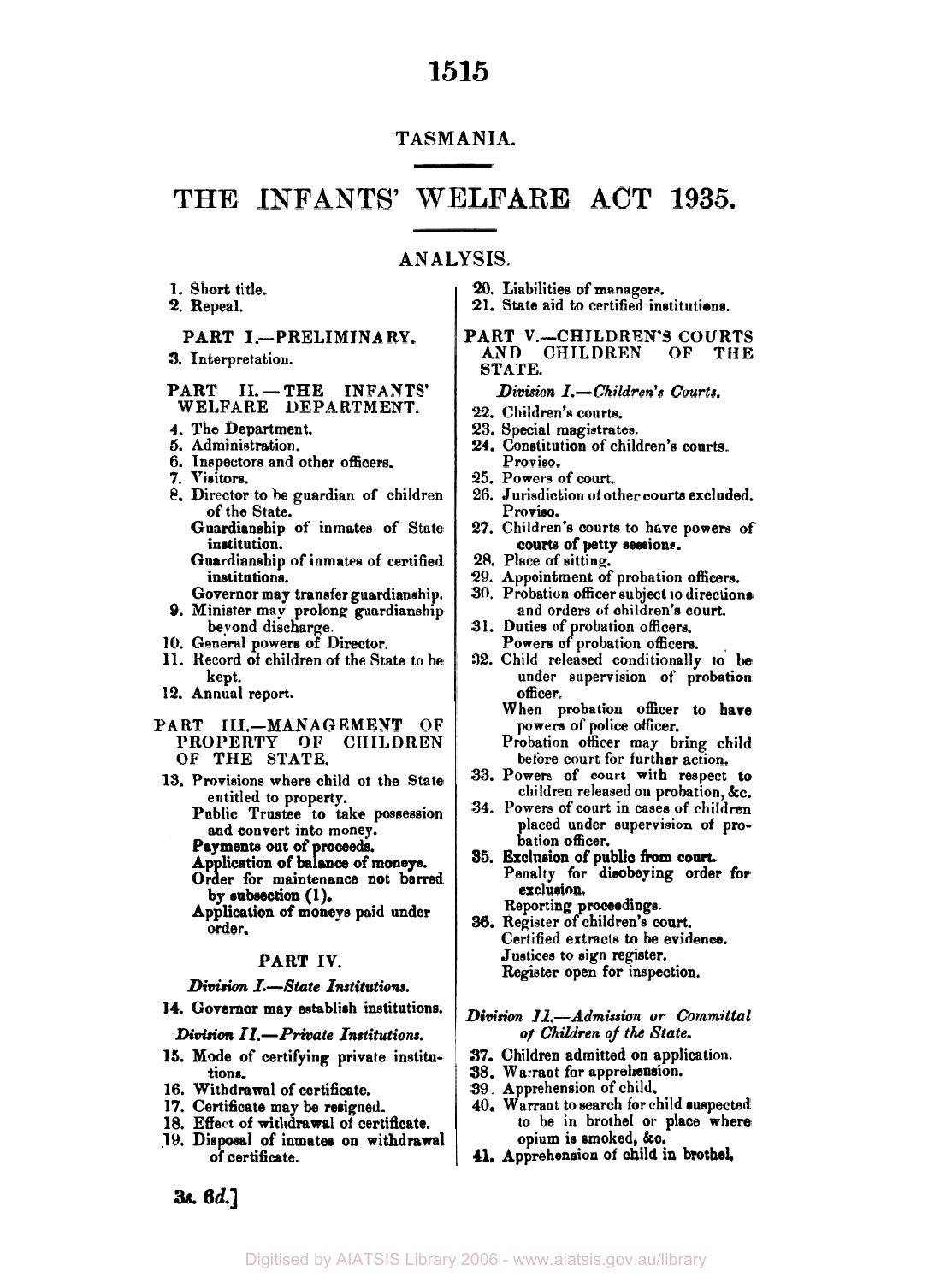- **42.** Procedure when child apprehended. Disposal of child pending hearing. Absconders may be placed in gaol Warrant not necessary to detain child.
- **43.** Application to commit uncontrollable child.
- **44.** Parent's attendance in court. Parent may appear on behalf of child.

Enforcement of parent's attendance in court by summons.

By warrant.

Child to be present when charge heard.

- **45.** Power of court with respect to neglected or uncontrollable child.
- **46.** Powers with respect to child liable to be summarily convicted.
- **47.** Procedure where parent deemed to have contributed to commission of child's offence.

Court may direct institution of proceedings against parent.

When parent present. When parent not present.

- **48.** May adjudge parent to pap penalty, damages, or costs instead of child.
- Child excused from payment. **49** Term of imprisonment correspond-
- ing **to** penalty.
- *50.* Order for detention.
- **51.** Summary trial of children not over the age of fourteen years for certain indictable offences.
- **62.** Powers of children's court **to** deal with children over the **age** of fourteen years charged with certain indictable offences.
- Child may elect to be tried by a jury. **53.** Child may be detained in an institu-
- *54.* Form of order. tion pending trial. Statement of age and religion to be
- *prima facie* evidence. *55.* Procedure on requiring appearance before the court for punishment of a child who has been released on **a** surety *so* to appear.
	- Notice in writing.

Service of notice.

- On child's failure to appear **recog**nisance to be forfeited and warrant of apprehension issued.
- *56.* Power of children's court **to** deal with children charged with murder, &c.
- *57.* **How** child convicted of indictable offence may be dealt with.
- **58. Form** of committal.
- **59.** Children **to** be placed in receiving home.
- **60.** Minister **to** determine particular i nstituton.
- 61. Child placed in institution.
- **62.** Child may be removed from one institution to another.
- 63. No detention after age of eighteen. Child over sixteen may be detained for three years.
- **64.** Mode of imprisonment.
- 65. Provisions as to release of child detained according to directions of Governor.
- *66.* Discharge of convicted child.
- 67. Inspection of premises by probation officers.
- 68. State children absconding, &c., may be apprehended without warrant.
- **69.** The Department or managers may apprentice children.
- **70.** Director or governing authority **may** place out children.
- **71.** State children to attend school regularly.
- **72.** Certain children not to he placed out.
- **73.** Theapprenticing or placing out of children to be subject to regulations.
- **74.** Provisions in indentures.
- 75. Wages may be paid into savings bank.
- **76.** Moneys banked may be expended for the child's benefit.
- *47.* Guardian may recover wages.
- **78.** Disposal at death.
- **79.** Indentures of apprenticeship, agreement, or placing-out may be assigned with consent of Director.
- *80.* Minister may order return of child apprenticed or placed out.
- 81. Change **of'** residence to be notified by foster-parent.
- **82.** Notice to be given if child absconds. becomes ill, or dies.
- 83. Department to have general supervision *of* State children.
- **84.** Children of the State to be visited.
- *85.* Payments for maintenance of State children to foster-mother.

#### PART VI.-MAINTENANCE OF CHILDREN **BY** THEIR RELA-TIVES,

- **86.** Order of liability of near relatives for maintenance of any child.
- **87.** On complaint court to issue **sum**mons.

Court may order payment **of** maintenance.

- 88. Order **to** take effect from pronouncement.
- 89. Allegations in complaint *prima facie* evidence.
- **90.** Application **of** certain sections **of 12** Geo. **V. No. 40.**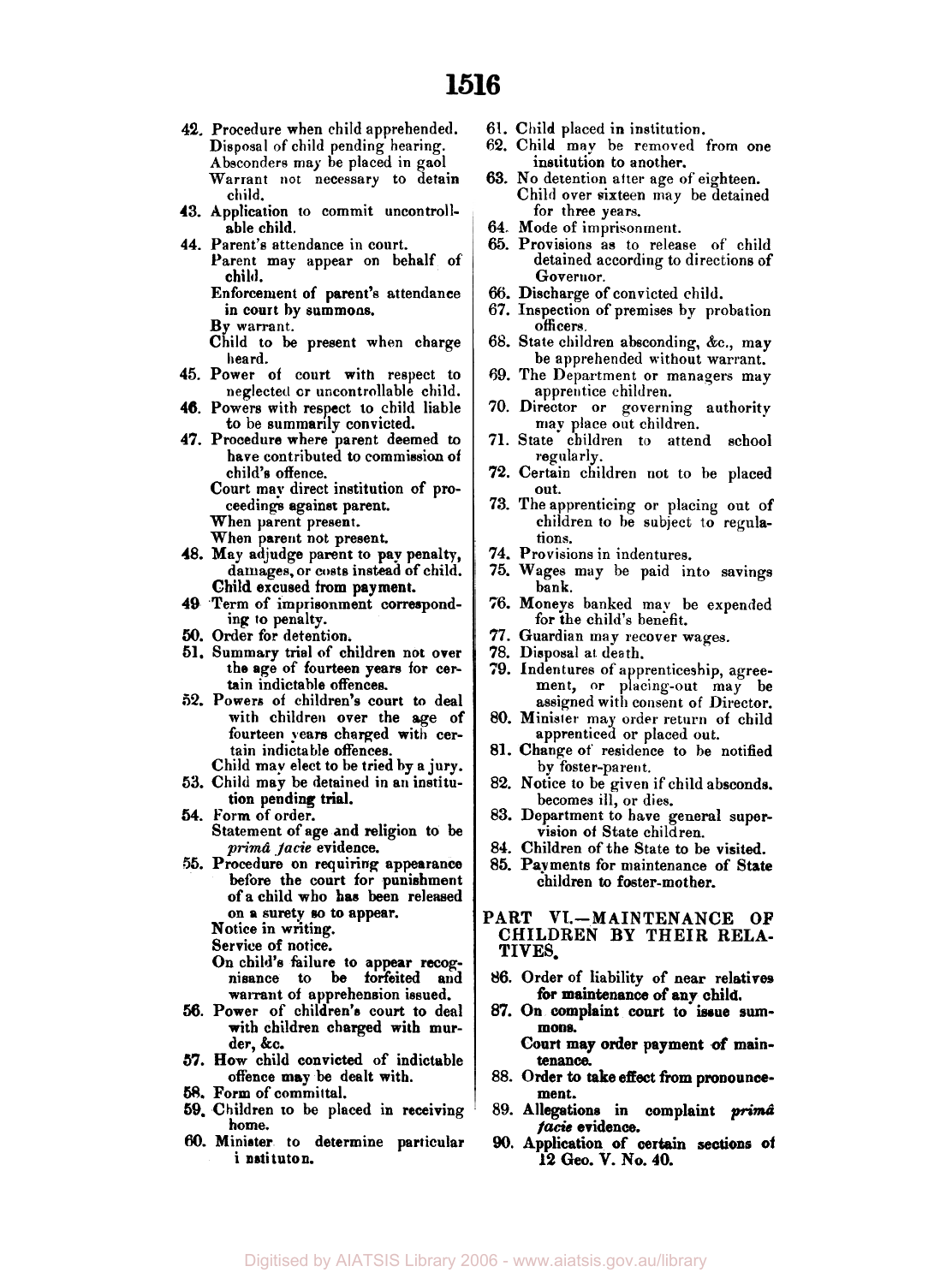| 91. Court may require security for             |              |
|------------------------------------------------|--------------|
| compliance with order.                         | 107          |
| 92. Power to increase amount.                  | 108          |
| 93. Orders may be varied, &c., on              |              |
| further inquiry.                               | 109          |
| 94. Collection by the police of moneys         |              |
| due to the Director.                           | 110          |
| 95. Who may complain.                          | 111          |
|                                                |              |
|                                                |              |
| PART VII.-FOSTER-MOTHERS                       |              |
| AND NURSING HOMES.                             | 112          |
| 96. All orders, &c., in force under 9 Geo.     |              |
| V. No. 15 to remain in force.                  |              |
| 97. Application of this Part.                  |              |
| 98. Interpretation.                            |              |
| Foster-mothers to be licensed and<br>99.       |              |
| nursing homes registered.                      |              |
| Payments by Director for keep of               | 113          |
| child.                                         |              |
| 100. Method of licensing and registration.     |              |
| Register to be kept.                           | Р            |
| Duration of licence.                           | 114          |
|                                                |              |
| Renewals.                                      |              |
| Issue of licence.                              |              |
| 101. Director may refuse to license any        | 11           |
| foster-mother.                                 |              |
| 102. Roll of nursing home.                     | 116          |
| Receipt of infant to be notified to            | 11:          |
| Director.                                      |              |
| Production of roll to police officer.          |              |
| 103. Duty and responsibility of foster-        | 118          |
| mother.                                        | 119          |
| 104. Licences and registrations may be         |              |
| cancelled.                                     | 120          |
| Removal of children of the State.              | 12)          |
| Order for removal of other children.           | 129          |
| Director may remove infants not                | 12:          |
| being children of the State.                   | $12\epsilon$ |
| Notice to be given of death of infant:<br>105. |              |

- **105. Notice to be given of the State.**<br> **105. Notice to be given of death of infant ;** inquest to be held and report made **to** Minister.
- **106.** Inspection. Penalty for refusing to permit
	- **inspection.**

#### PART VIII.-OFFENCES.

- **107** Ill-treating children.
- 1. Ill-treatment of children placed out or apprenticed.
- **109.** Restrictions on employment of children.
- **110.** Forgery of licences, &c.
- **111.** Removing, harbouring, &c., State children.
	- Communicating with children in institutions.
	- 2. Disobeying maintenance order. Desertion of child. Court may determine matter in summary way. Court may issue warrant for arrest of deserter upon complaint on oath.
- **113.** General penalty.

#### PART IX.-MISCELLANEOUS.

- **114.** Children maintained in certified institution for two years without objection by father not removable without consent or order.
- **115.** Officer of Department may **take**  part in all trials against children.
- **116.** Order may be set aside.
- **117.** Order **to** be forwarded to institution. Certain orders and copies **to** be evidence.
- **118.** Search warrant.
- **119.** Persons in charge of State children to have privilege of constables.
- **120.** Proof of age.
- 1. Limit of costs to be paid by child.
- **122.** costs.
- **123.** Expenses of administration.
- **124.** Act to be construed liberally.

#### PART X.-REGULATIONS AND FORMS.

- **125.** Regulations.
- **126. Forms.**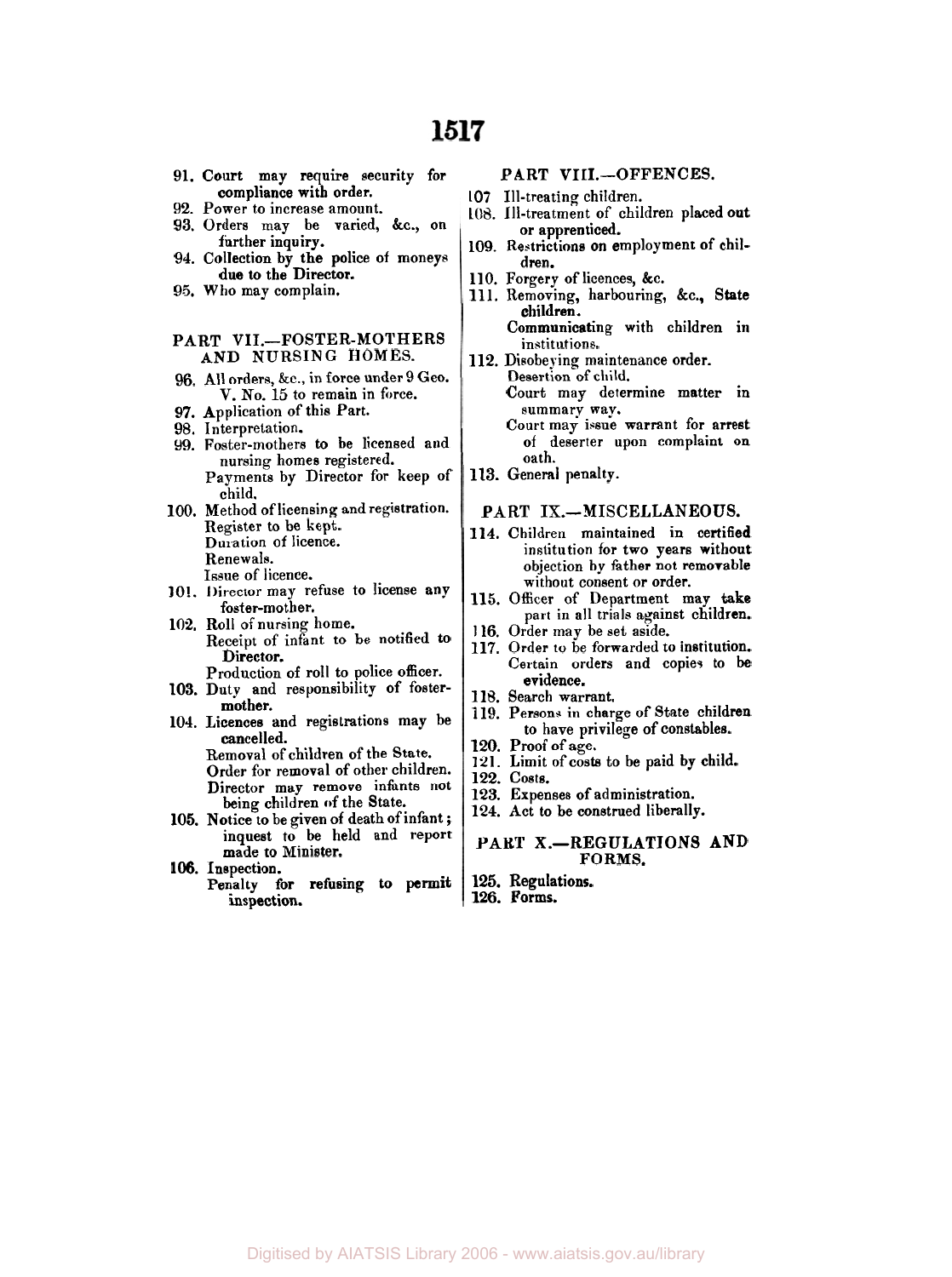# **T ASM AN** I **A.**



**1935.** 

# **ANN0 VICESIMO SEXTO**

# **GEORGII** V. REGIS.

# **No. 96.**

**A.D.**  AN ACT to consolidate and **amend** the Law **1935.**  relating to Welfare of Children and the Protection of **Infant Life.** 

 $\left[31 \text{ January}, 1936. \right]$ 

**BE** it enacted by His Excellency the Governor of Tasmania, by and with the advice and consent **of** the Legislative **Council** and House of Assembly, in Parliament assembled, as follows :-

**1** This Act may be cited **as** the *Infants' Welfare Act* **1935. Short title.** 

- **2** The Acts enumerated in the first schedule are hereby repealed. **Repeal.**
- **3** In this Act, unless the contrary intention appears—
- **Interpreta tion.**
- '' Age" means, in the absence **of** positive evidence **as** to **age,** the apparent **age** :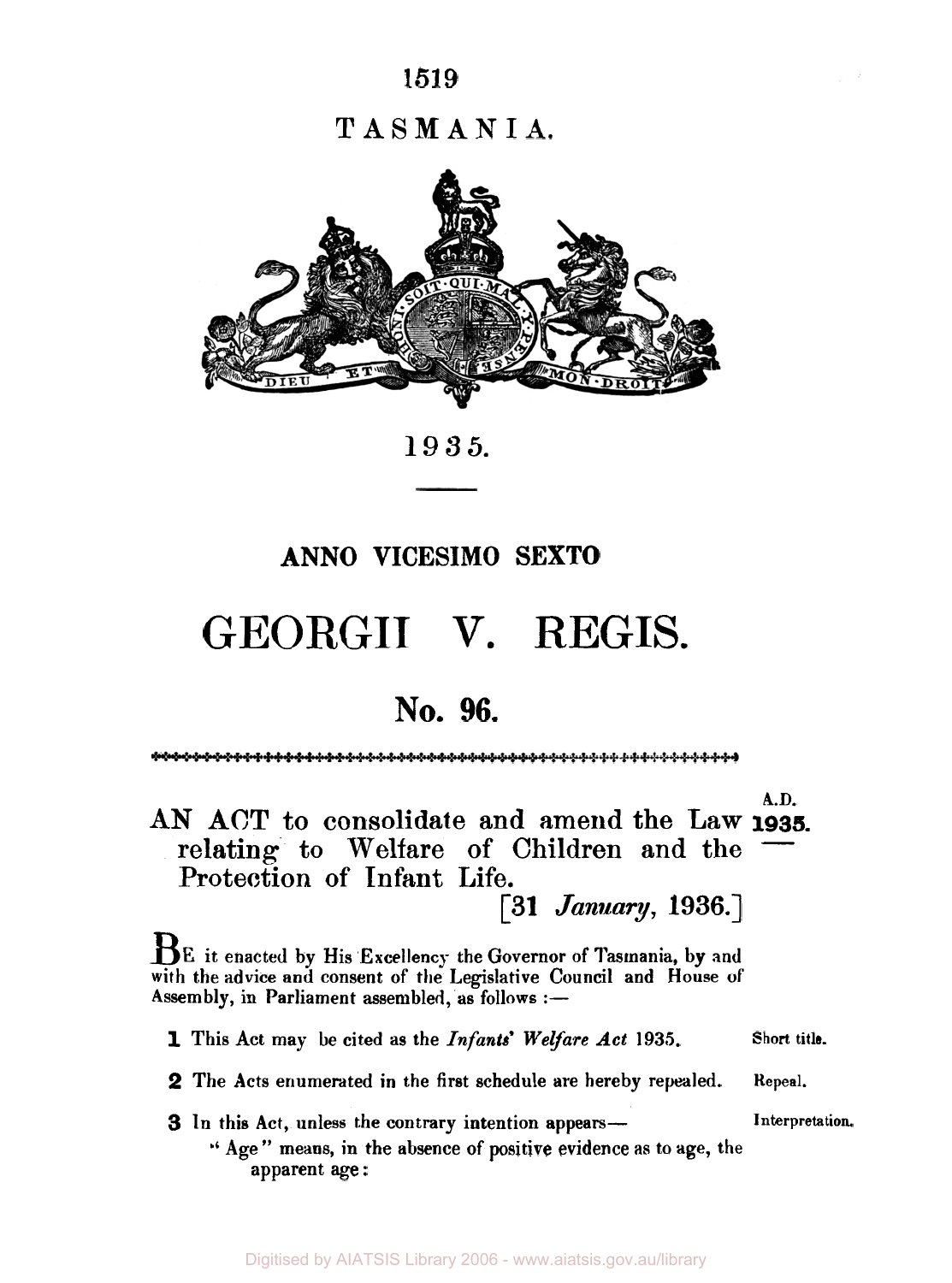**A.D. 1935.**   $\frac{1935}{1}$ 

- " Authorised officer " means an officer of the Department authorised either generally under this Act or for any particular purpose by the Director or the Minister :
- "Certified institution" means a private institution certified or deemed to be certified for the purposes of this Act :
- *"* Child " means any boy or girl under the age of seventeen years :
- "Child of' the State " means a convicted child or neglected child or any other child received into or committed to an institution, or **to** the care of' the Department, or apprenticed **or** placed out under the authority of this Act, or **any**  Act hereby repealed :
- " Children's court " means a children's court established, or deemed to have been established, **for** the purposes **of** this Act, and includes **a** police magistrate or justices exercising
- the jurisdiction of a children's court :<br> **Clerk** ' or " clerk of petty sessions .' Clerk ' or *"* clerk of petty sessions ' **means** the person officiating as clerk of petty sessions at the place of holding petty sessions at or nearest **to** the place at which the children's court is held :
- " Court" means a children's court, or the Supreme Court, or a judge thereof, as the case may be :
- " Convicted " means found guilty **or** convicted of any crime or offence punishable by imprisonment :
- '' Department " means the Social Services Department :
- " Director " means the Director of Social Services :
- " Foster-mother '' means any person licensed as a foster-mother under and for the purpose of Part VII. :
- " Foster-parent " means **any** person to or with whom a child of the State is apprenticed or **placed** out under this Act, or under any enactment hereby repealed, and includes the assignee of such person :
- " lnmate" means a child of the State maintained in an institution:
- " Institution " means any institution established, **or** deemed to have been established, by the Governor under section fourteen, and a certified institution :
- " Maintenance " includes food, clothing, lodging, nursing, medical treatment, necessaries, training, and education :
- " Maintenance order" means an order made by a children's court for payment of money by any near relative in respect of the maintenance of a child :
- " Managers " means the persons for the time being having the management or control **of** any private institution :
- " **Near** relative," as regards a legitimate child, means father, mother, stepfather, stepmother, brother, sister, or any grandparent **of** the child ; and, as regards an illegitimate child, the mother and the person admitting himself *to*  be, or adjudged by a competent court to be, the father **of such** child :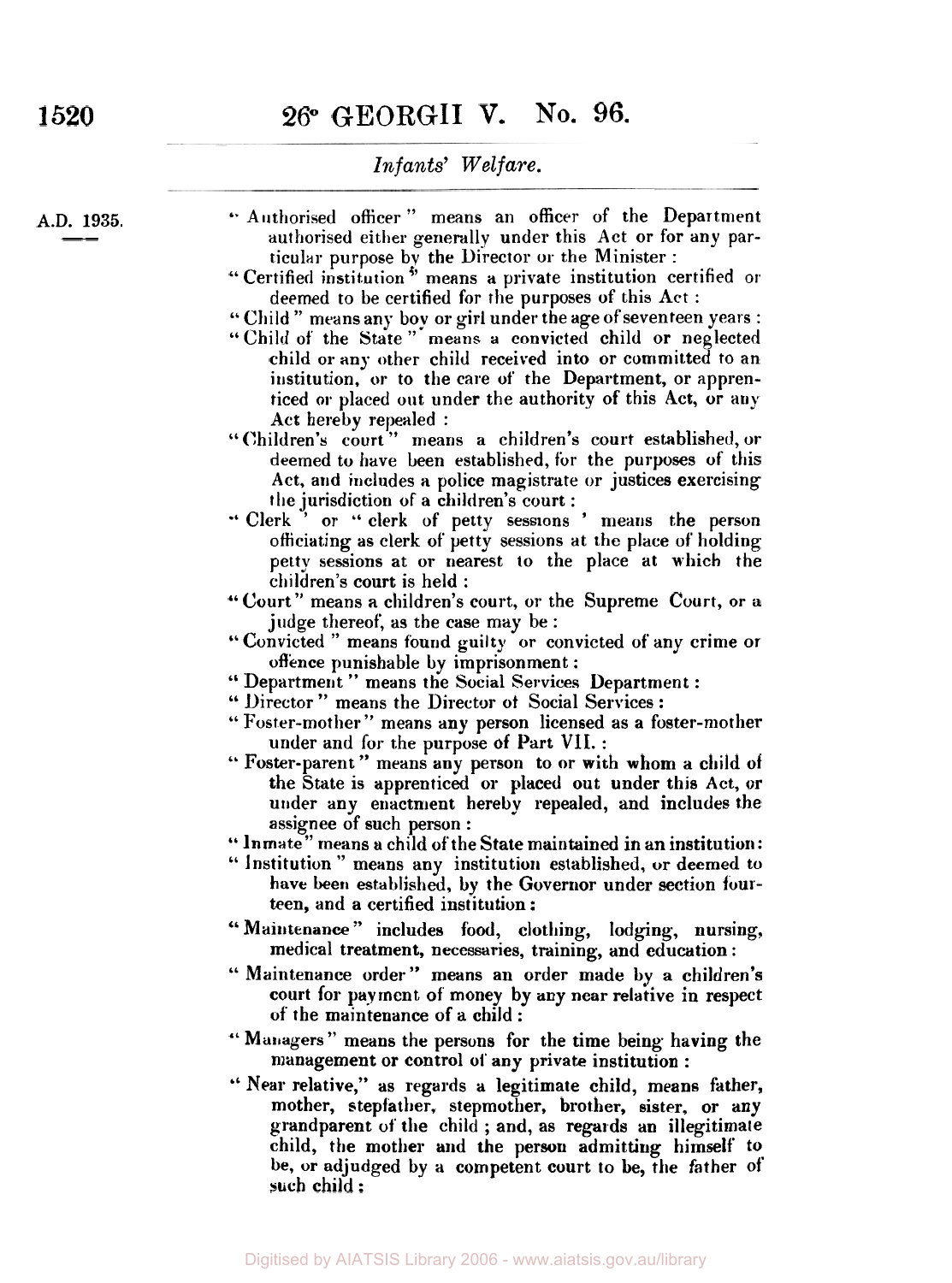" Neglected child " means a child-

- **I.** Who is found in a brothel or reputed brothel, or **a**  place where opium or any preparation thereof is smoked. or who is known to associate with or be in the company of a person known to the police to be, or reputed to be, a prostitute, whether such person is the mother of the child or not:
- **II.** Who associates or dwells with any person known to the police to be, or reputed to be, *a* thief or drunkard, or with any person who has no apparent lawful means of support :
- **III.** Who begs in **any** public place, or habitually wanders about public places, being in no ostensible occupation, or sleeps **at** night in the open air in any public place :
- IV. Who is not provided with necessary food, nursing, clothing, medical aid, and lodging, or who is neglected, ill-treated, or exposed **by** his parents or either of them :
- **v.** Who, being of the compulsory school age, **is** an habitual truant from day school, or whose parent has been convicted at least twice of neglecting **to**  cause such child to attend school :
- **VI.** Who is illegitimate, and whose mother is dead, or *is*  unable to maintain or take charge of such child :
- **VII.** Who takes part in any public exhibition **or** performance whereby the life or limb of such child is endangered :
- **VIII** Who, being a female, solicits men, or otherwise behaves in an indecent, improper, or disorderly manner, or habitually wanders at night without sufficient cause in a public place :
- **IX.** Under the age of fifteen years found doing any of the things referred to in division (a) of **paragraph** I. of section one hundred and nine, or a child under the age of fourteen years found doing any of the things referred to in division *(b)* of the same paragraph :
- **x**. Who is found by a children's court to be an uncontrollable child :
- **xi.** Whose home, by reason of the neglect, cruelty, or depravity of his parents, or either **of** them, is an unfit place for such child : or
- **XII. Who** dwells with, or in the same house as, any person known to the Director to be suffering from a venereal enthetic disease or from **pul-**

 $\frac{1935}{\sqrt{1}}$ **1936.**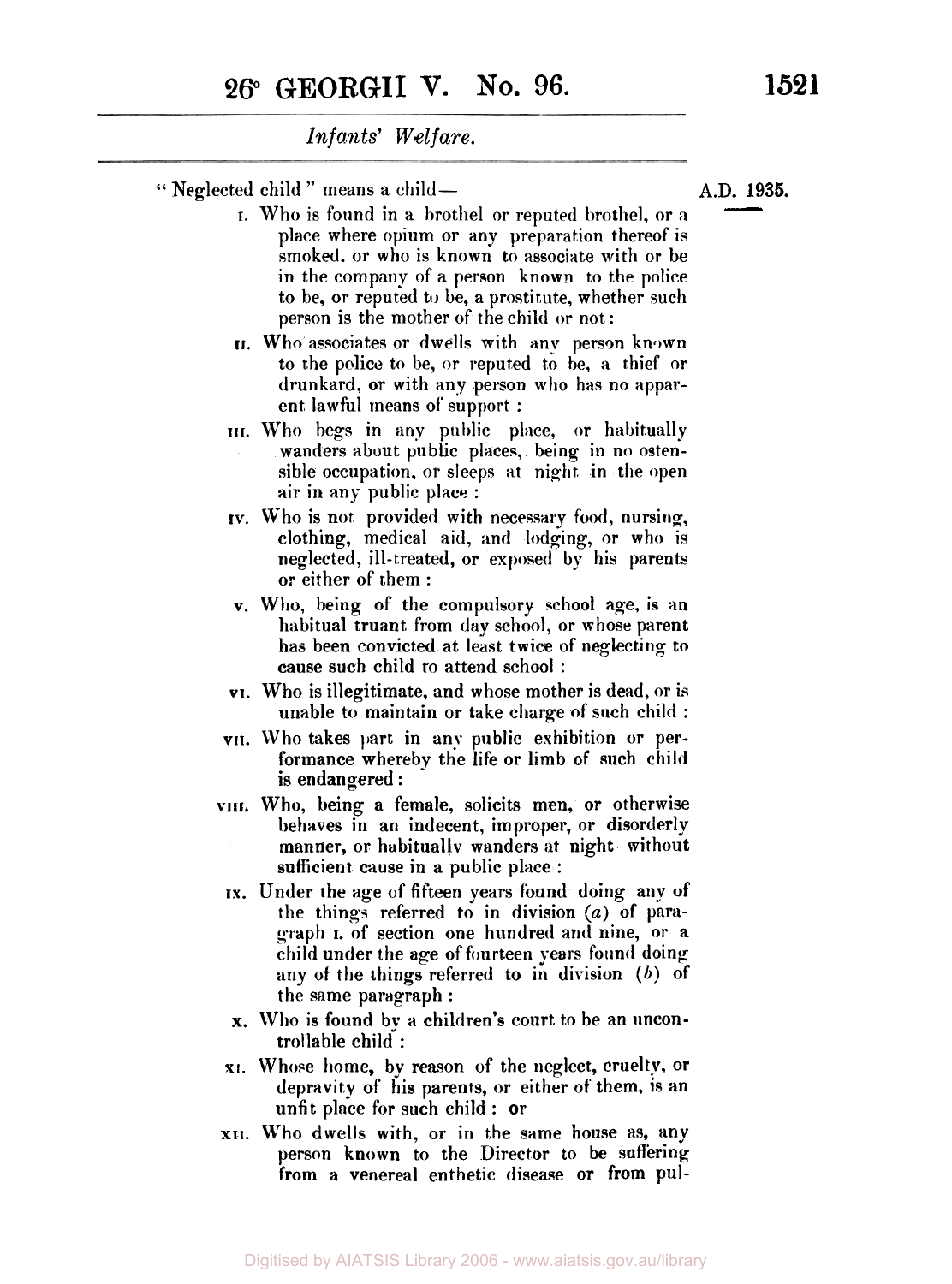# *26°* **GEORGII V. No. 96.**

**1522** 

#### *Infants' Welfare.*

A.D. 1935.

monary consumption, in conditions **which** a medical officer of health has certified to be dangerous to the health of such child :

- " Nursing home" means any home registered as a nursing home under Part **VII** :
- " Parent " includes a guardian and every person **who** is by law liable to maintain a child, or with whom the child lives and upon whom he is dependent:
- " Place-out" means to entrust a child of the State to the care and charge of some person approved of by the Director or the managers, as the case may be, for the purpose of his being maintained by such person, or in such person's house, or for the purpose of training or hire :
- " Private institution " means a children's home, orphanage, reformatory school, and any other establishment or institution for the detention, maintenance, employment, and benefit of neglected or convicted children, established, or wholly or in part maintained, **by** private benevolence or contributions :
- " Public place " means a public place as defined by section three of the Police *Offences* Act **1935** :
- " Receiving home " means a receiving depot or shelter for the temporary detention **of** children in accordance with the provisions of this Act :
- " Roll " means a roll required to be kept by a foster-mother under Part **VII.** :
- '' Special magistrate " means **a** justice of the peace appointed or deemed to be have been appointed as a special magistrate by the Governor for the purposes of this Act, or any police magistrate:
- "State institution " means any institution established, or deemed to have been established, by the Governor under section fourteen.

#### PART II.

#### **THE INFANTS' WELFARE DEPARTMENT.**

- **4** The duties under this Act which formerly devolved on the Department known as the Children **of** the State Department shall hereafter devolve on and be committed to the Social Services Department. **The Department.**
- Administration. **5** It shall be the duty of the Director, under the direction of the Minister, to carry this Act into operation, so far as the execution thereof **is** not expressly committed to any other person.

**26** *Geo.* **V. No. 44.**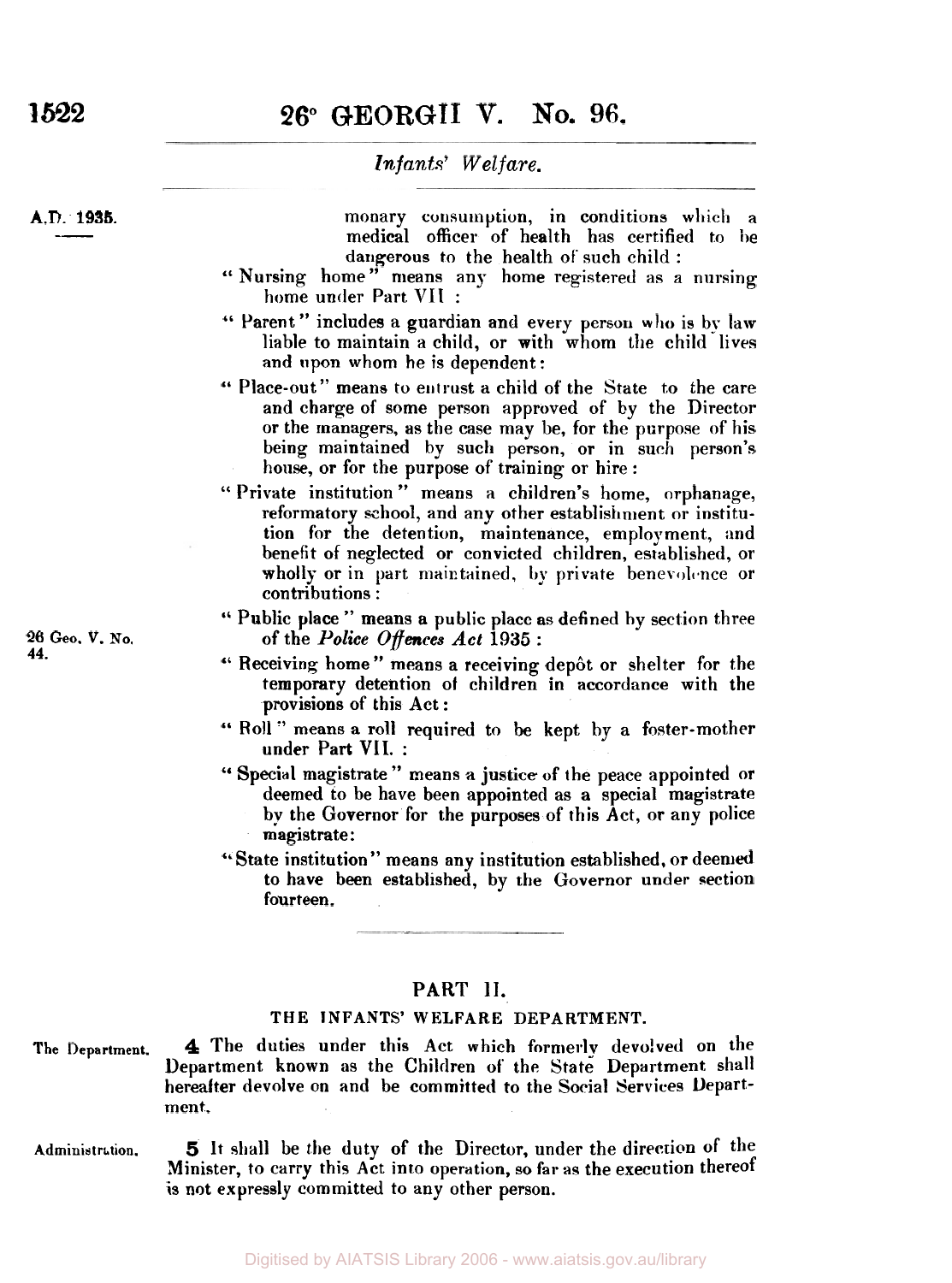*6-(* I) The Governor may appoint inspectors, inspecting nurses, **A.D. 1935.**  and other officers, with such powers and functions as he deems necessary to carry out the purposes of this Act. ). 1935.<br>——<br>pectors and

**(2)** The Governor may appoint superintendents, ma trons, warders, **Other officers.**  and other servants of State institutions under this Act.

**7-(1)** The Director, with the approval of the Minister, may **Visitors.**  appoint such and so many persons as he thinks proper to be honorary visitors of the Department:

**(2)** Honorary visitors shall, in accordance with the regulations, assist the Department in procuring and supervising boarding-out homes and in the care of the children of the State sent to such homes, or placed out for hire or discharged or released on probation under this Act.

**8--(1)** The Director shall be the guardian of every child of the **Director** to **be**  State to the exclusion of the parent or other guardian, and shall. **guardian of**  except during the time the child is lawfully detained in any certified children **State**. institution, and except as hereinafter provided. continue to be such guardian, unless the Governor otherwise directs, until the child is discharged. The Director shall as such guardian have (except **as**  aforesaid) the sole right to the custody of every child of the State, and shall deal with such child as directed by this Act.

**(2)** While any child of the State is detained in any State institution **Guardianslrip of**  the superintendent or matron of the institution may exercise the powers inmates of State of the Director as guardian of such child.

(3) While any child of the State is lawfully detained in any certified **Guardianship** of institution, the powers of the Director as guardian, with the sole right inmates of certiinstitution, the powers of the Director as guarulan, with the sole right fied institutions.<br>to the custody of the person of such child, shall be reposed in and fied institutions. exercisable by the managers of the institution, who shall also continue to be guardians of the child while such child is in the custody of any person with whom he has been placed out by such managers, or during the period of any apprenticeship of such child to which they are parties as hereinafter provided.

guardianship of any inmate of a certified institution from the managers transfer guardian**to** such person **as** the Governor by the order appoints. **(4)** The Governor may at any time make an order transferring the **Governor** 

to continue to be guardian **of** any child of the State until he attains **ship beyond**  the age of twenty-one years, or for such shorter period as the Minister **discharge.**  determines, and the child shall, during such period, be subject to the supervision of the Department or the managers **as** the case may **be. 9** The Minister may empower the Director or the managers Minister may pro-

10 Subject to the regulations, every child of the State may be- General powers

- I. Placed in some receiving home:
- **11.** Detained in an institution :
- **III** Transferred with the approval of the Minister from one institution to another institution :

**Inspectors and** 

children of the

**institution.**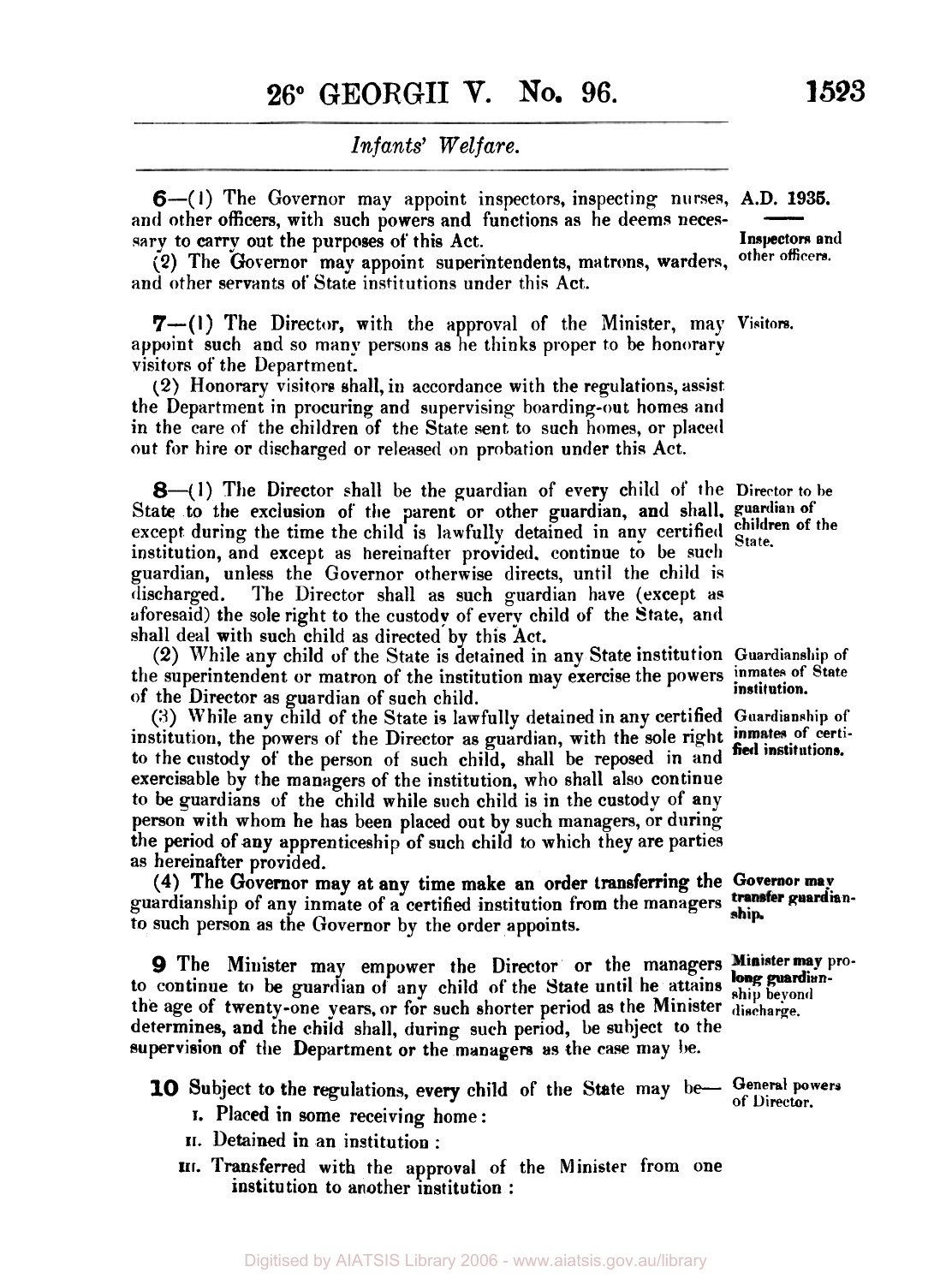**1524 26° GEORGII V. No. 96.** 

*Infants' Welfare.*  **A.D. 1935. IV.** Boarded-out, apprenticed, or placed at service with some v. Placed in the custody of some suitable person who is willing suitable person : or to take charge of such child- $\frac{1935}{\frac{1}{2}}$ by the Director. **11** The Director shall keep records of all moneys received and paid under this Act, and so far as known of the names, ages, dates of reception, near relatives, nationality. sex. religion, and dates of discharge of all children of the State, and **of all** dispositions of and dealings with such children. **Record of children of the State to be kept. Annual report. 12** The Director shall in every year report **to** the Minister **on** the working of this Act, and shall, in such report-**1.**  Specify the number of children in the several institutions : **11.**  Specify the number of children placed out and apprenticecl 111. Set out a summary of the receipts and expenditure of the during the period covered **by** the report : Department during the same period : and

**IV.** Set out any other particulars which the Minister may direct from time to time to be included in such report-

and all such reports shall be laid before Parliament

### **PART III.**

#### **MANAGEMENT OF PROPERTY OF CHILDREN OF THE STATE.**

Provisions where **13--(1)** Subject to the provisions of this Act, if any child of the child of the State State is or becomes at any time entitled to any real or personal property.<br>
property.<br>
is vested in such child or in any trustee on his behalf, or otherwise howsoever, then and in such case, and whether or not any order for contribution to the maintenance of such child has been made, and whether or not the moneys payable under any such order have been duly paid-

- **1.** The Minister map, by notice in the Gazette, in general terms direct the Public Trustee to take possession of all such **pro**and convert into **perty** and apply the same for the benefit of such child of money. the State :
	- 11. Thereupon the Public Trustee shall have and may exercise in respect of all such property the same rights and powers as if such property formed part of **an** intestate estate of which he was the duly appointed administrator:

**Public Trustee to take possession and convert into**